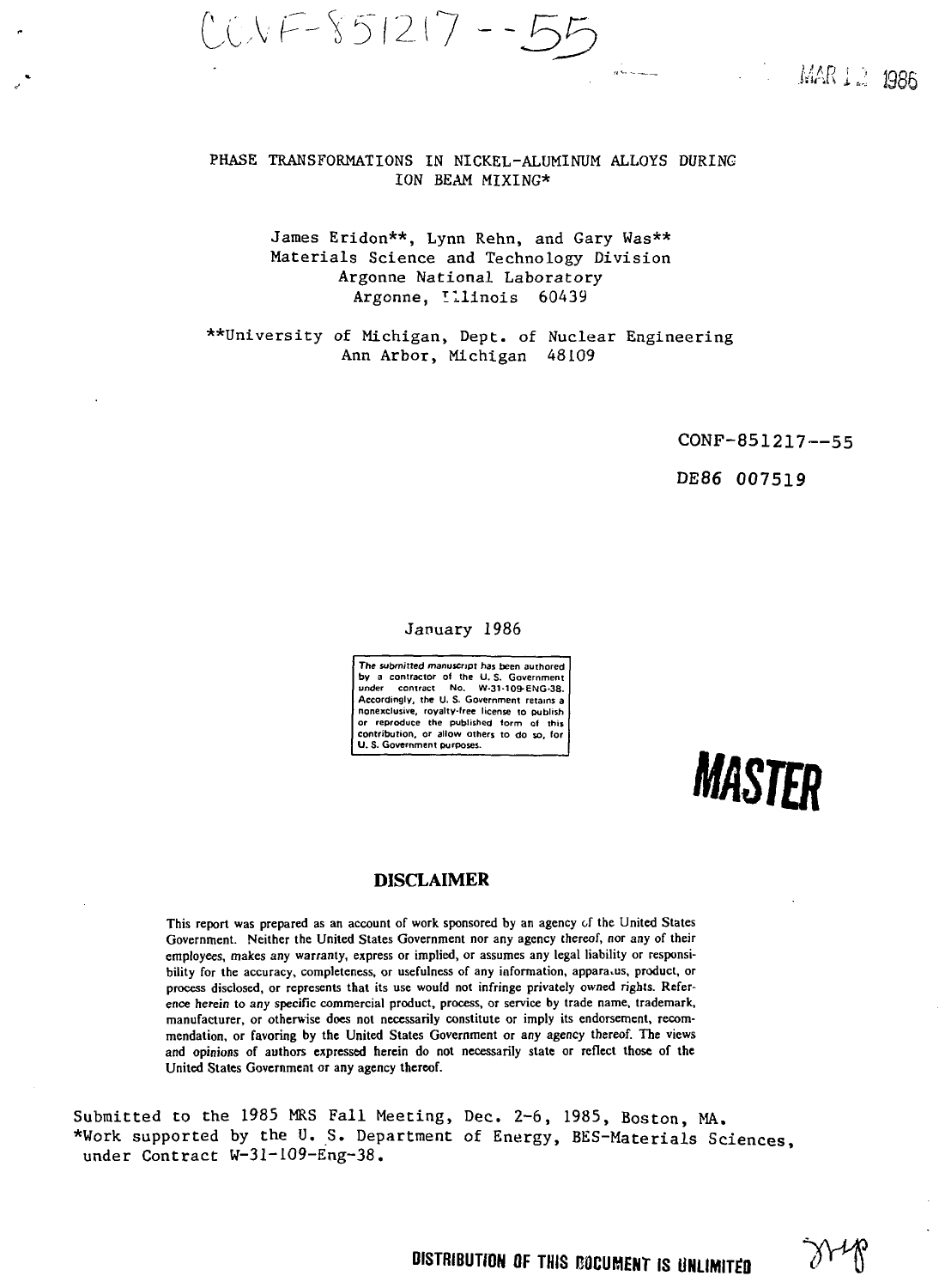# PHASE TRANSFORMATIONS IN NICKEL-ALUMINUM ALLOYS DURING ION BEAM MIXING\*

 $\ddot{\phantom{a}}$ 

 $\mathbb{R}$ .

James Eridon\*\*, Lynn Rehn, and Gary Was\*\* Materials Science and Technology Division Argonne National Laboratory Argonne, Illinois 60439

\*\*University of Michigan, Dept. of Nuclear Engineering Ann Arbor, Michigan 48109

## January 1986

The submitted manuscript has been authored by a contractor of the U. S. Government under contract No. W-3M09-6NG-38. Accordingly, the U.S. Government retains a nonexclusive, royalty-free license to publish or reproduce the published form of this contribution, or allow others to do so, for U. S. Government purposes.

Submitted to the 1985 MRS Fall Meeting, Dec. 2-6, 1985, Boston, MA. \*Work supported by the U. S. Department of Energy, BES-Materials Sciences, under Contract W-31-109-Eng-38.

 $\ddot{\phantom{a}}$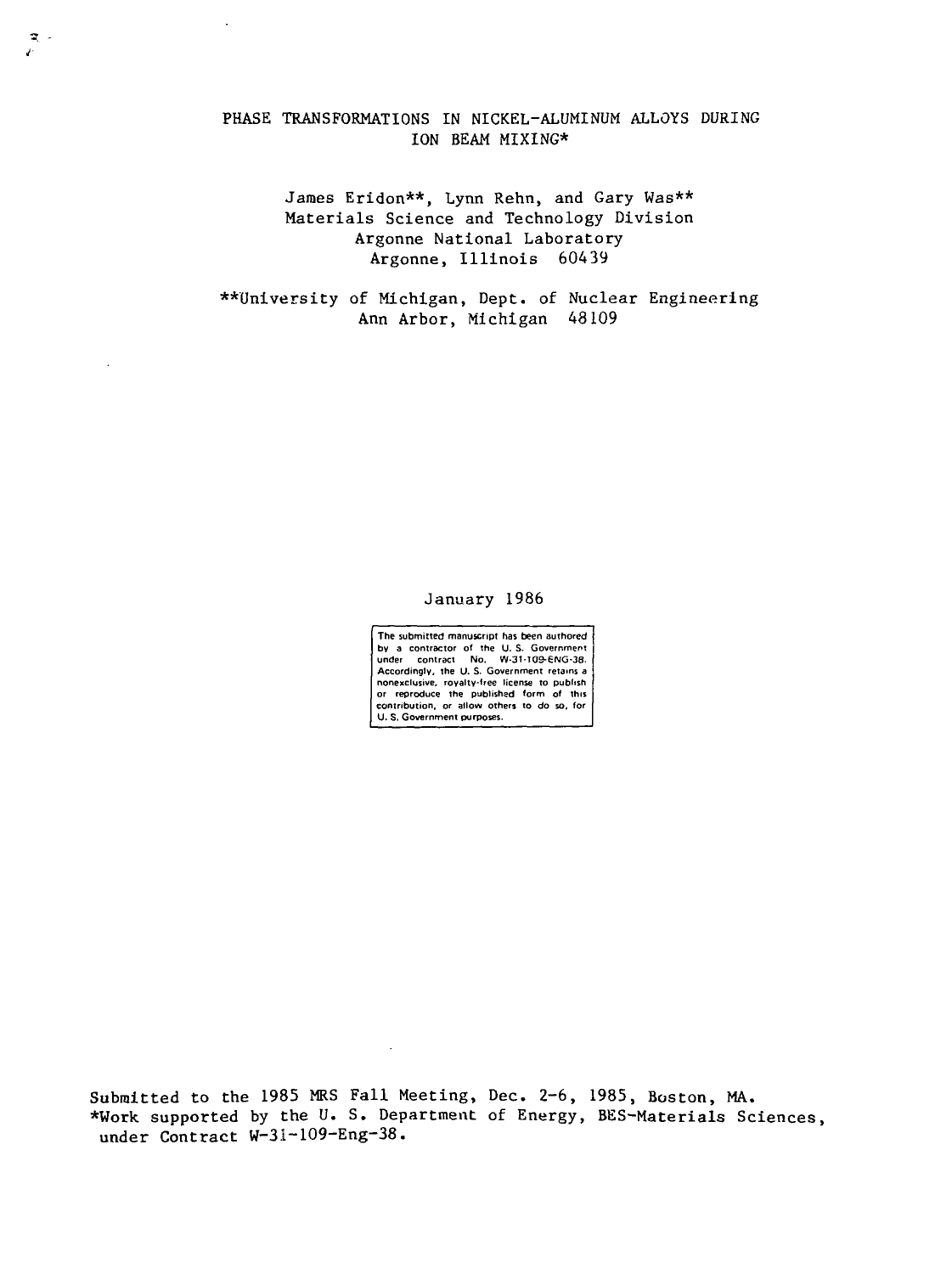# PHASE TRANSFORMATIONS IN NICKEL-ALUMINUM ALLOYS DURING ION BEAM MIXING <sup>+</sup>

JAKES ERIDON\*, LYKN REHN\*\*, AND GARY WAS\* •University of Michigan, Dept. of Nuclear Engineering, Ann Arbor, Michigan 48109 \*\*Argonne National Laboratory, Materials Science and Technology Division, Argonne, Illinois 60439

### ABSTRACT

The effect of ion beam mixing of nickel-aluminum alloys with 500 keV krypton ions has been investigated over a range of temperature, composition, ion dose, and post-irradiation thermal treatments. Samples were formed by aternate evaporation of layers of aluminum and nickel. A portion of these samples was subsequently annealed to form intermetallic compunds. Irradiations were performed at both room temperature and 80 K using the 2 MV ion accelerator at Argonne National Laboratory. Phase transformations were observed during both in situ irradiations in the High Voltage Electron Microscopa(HVEM) at Argonne and also in subsequent analysis of an array of irradiated samples. Electron diffraction indicates the presence of metastable crystalline structures not present in the conventional nickel-aluminum phase  $14 \frac{m-2}{2}$ diagram. Transformations occur at doses as low as 5x10 cm and continue to develop as the irradiation progresses up to  $2x10^{16}$  cm<sup>-2</sup>. Layer mixing is followed through Rutherford Backscattering analysis. Samples are also checked with x-rays and Electron Energy Loss Spectroscopy (EELS). A thermodynamic argument is presented to explain the phase transformations in terms of movements on a free energy diagram. This analysis explains the interesting paradox concerning the radiation hardness of the NiAl $[1]$  phase and the amorphous structure of mixed Ni-50% Al layers [2].

#### INTRODUCTION

 $\overline{1}$ 

Ion beam mixing of thin layers offers a method of preparing alloys with unique structures. This is due to the thermodynamically non-equilibrium nature of the alloys so formed. This same attribute - metastability - can be found in structures formed by the irradiation of equilibrium alloys. These two processes can be followed on a thermodynamic free energy diagram as shown in Figure 1.

Several alloys become amorphous when irradiated with heavy ions[3]. It has been noted that mixing at liquid nitrogen temperature of Ni/Al layers in a composition of 50% produces an amorphous structure[2]. However, irradiation of the intermetallic bcc phase NiAl at the same temperature produces no such transformation. Presumably, this result could be explained by the alternate paths which each process must follow on the free energy diagram of Figure 1. If the free energy of the amorphous phase lies between that of the pure elements and that of the intermetallic NiAl, then it should be easier to reach that point by lowering the free energy of the layers during mixing, rather than by raising the free energy of the intermetallic.

In order to test this supposition, and to investigate various theories of phase formation during ion beam mixing, samples of Ni/Al alloys were prepared in various compositions as both annealed intermetallics and elemental layers, and irradiated with heavy ions over a range of doses at both room temperature and 80 K. These samples were examined in a transmission electron microscope and analyzed for phases present with electron diffraction.

Work supported by the U. S. Department of Energy, BES-Materials Sciences, under Contract W-31-109-Eng-38.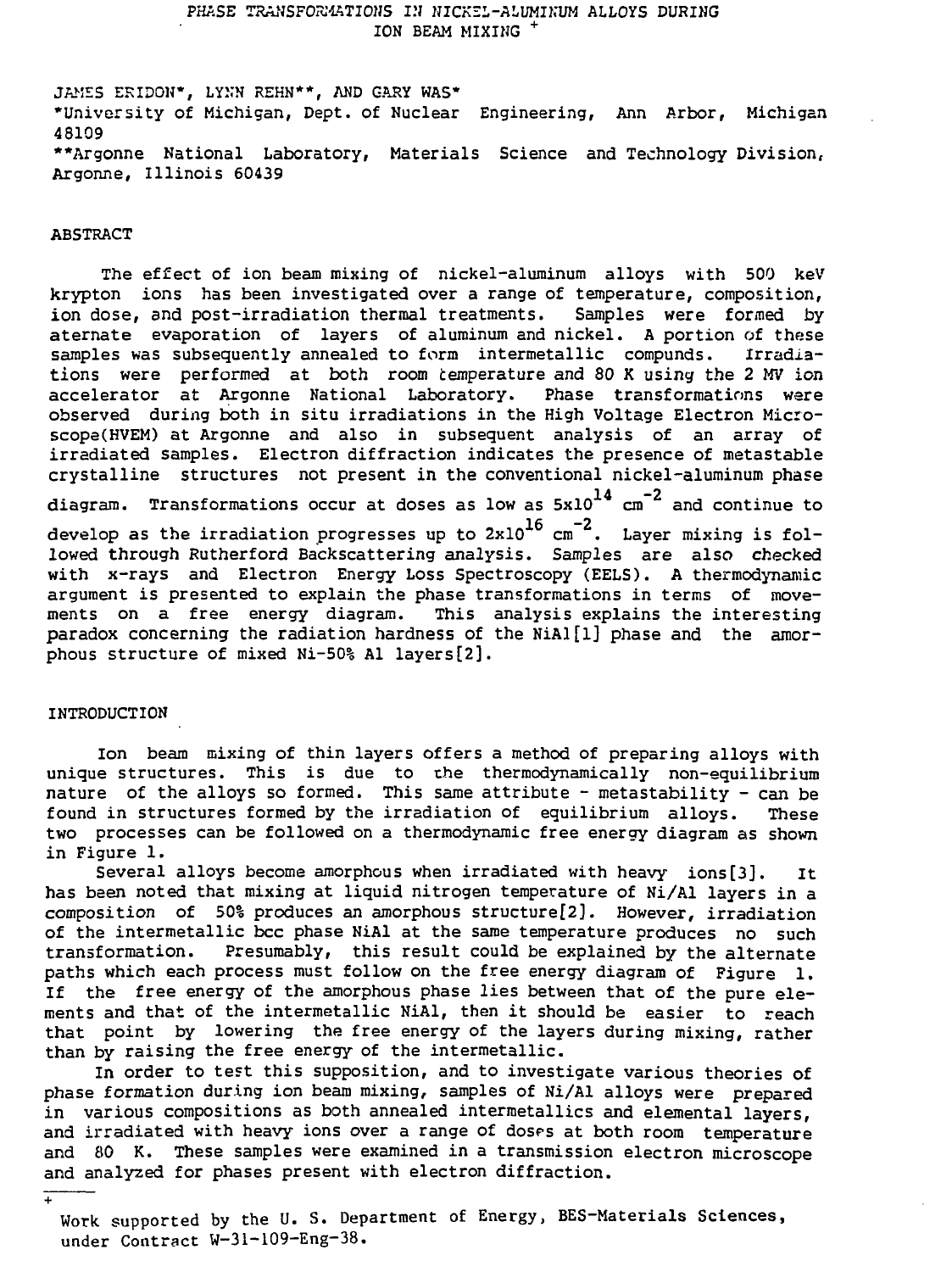

Figure 1. Schematic free enerny diagram of the Ni/Al system showing energies of three intermetallic phases as well as the energy of a layered structure.





## EXPERIMENT

Samples were prepared by sequential electron-gun evaporation of nickel and aluminum layers on 300 mesh copper grids. This was done in a vacuum of better than  $10^{-6}$  Torr. These grids were mounted in Crystalbond® and were soaked in acetone following evaporation to remove them from the mount. The resulting thin films smoothly spanned the holes in the mesh. All samples were prepared with nickel forming the outermost layers to impart oxidation resist-<br>ance. The importance of this feature can be demonstrated by the FFIS plot in The importance of this feature can be demonstrated by the EELS plot in Figure 2, which shows the presence of oxygen in a thin film in which aluminum forms the outermost layer, and the absence of oxygen in a similar film in which the aluminum is completely sandwiched between nickel layers. Despite the fact that some aluminum appears (from RBS) to migrate to the surface even in sandwiched samples, the nickel outer layers prevent the formation of any<br>measurable oxidation. Impurities can have an important effect on the trans-Impurities can have an important effect on the transformation kinetics and must therefore be carefully controlled.

Samples were prepared with three compositions corresponding to three intermetallics found in the Ni/Al phase diagram - NiAl<sub>3</sub>( $\epsilon$ ), NiAl( $\beta$ '), and  $Ni<sub>3</sub>A1(\gamma')$ . The NiAl samples were irradiated in the HVEM at Argonne National Laboratory. The other samples were irrradiated in an ion pumped target chamber with a vacuum of better than  $10^{-7}$  Torr at Argonne. Some samples were first annealed . for 1 hour at 450°C in order to form the intermetallics mentioned previously. All samples were irradiated with 500 keV krypton ions which have a range of about 1200A, far exceeding the thickness of the films (about 750A). Doses ranged from  $2x10^{14}$  cm $^{-2}$  to  $5x10^{10}$  cm $^{-2}$ , and samples were monitored during irradiation with an infrared monitor to ensure that no samples suffered irradiation heating exceeding the detection limit of the monitor, which is 100°C. Samples were analyzed using electron diffraction to identify phases. Mixing was monitored using Rutherford Backscaterring performed with 1.8 MeV helium ions on layers prepared and irradiated on glass slides. There was some concern that mixing of the glass substrate into the surface layers would affect the nickel/aluminum mixing efficiency, but similar experiments performed using polished nickel substrates instead of glass have shown the same results.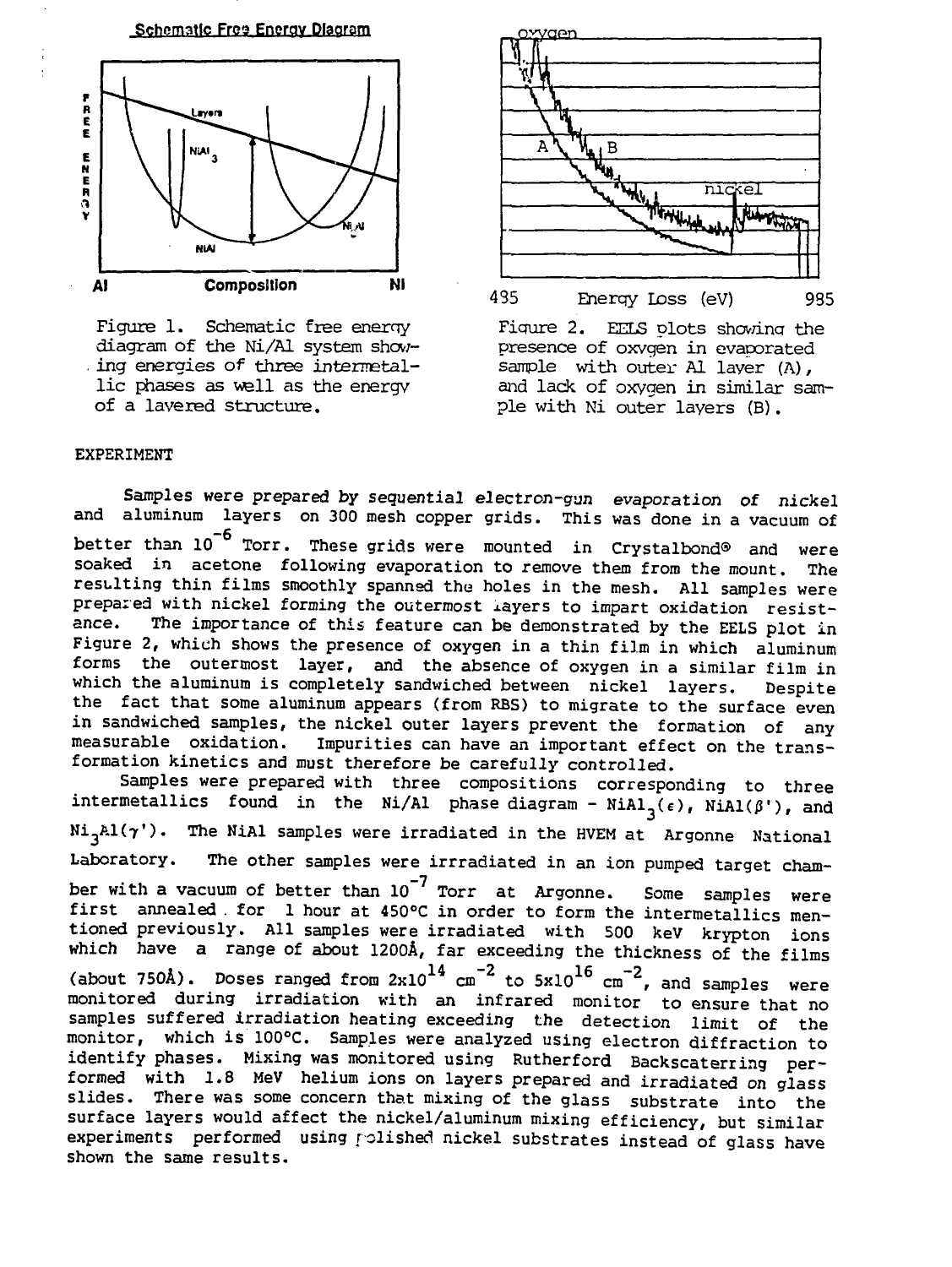### **RESULTS**

NiAl,

In all cases, samples of NiAl<sub>3</sub> composition formed an amorphous phase with some residual elemental aluminum. Intermetallic NiAl<sub>2</sub>( $\epsilon$ ) became amorphous at the lowest dose of  $2x10^{14}$   $\rm{cm}^{-2}$ , while the layers needed to be mixed to a dose of  $2 \times 10^{16}$  cm<sup>-2</sup> before the amorphous phase appeared. At lower doses, the layered structure underwent different transformations at room temperature than at 80 K. At 80 K, the diffraction pattern indicated a smooth transition from elemental aluminum and nickel to less elemental aluminum and amorphous with increasing dose. At room temperature, the intermetallic NiAl formed at the increasing dose. At room temperature, the intermetallic NiAl formed at the  $\frac{16}{16}$ lowest dose. As the mixing proceeded up to  $1x10^{-8}$  cm  $^{-}$ , the  $\beta$ ' rings faded and disappeared and a new ring appeared at a lattice spacing of 1.26A and grew in intensity. Then, between 1 and  $2 \mathrm{x} 10^{-\circ}$  cm  $^{\ast}$ , the sample became amorphous with a residual amount of crystalline aluminum. The phase transformation can be followed in Figure 3, while the RBS spectra showing the mixing can be seen in Figure 4. The mixing of the layers is not complete, even at the high dose of  $5x10^{16}$  cm<sup>-2</sup>.

Ni.Al

The intermetallic phase  $Ni<sub>3</sub>Al(\gamma')$  irradiated at 80 K showed the simplest response, merely becoming disordered at  $2x10^{14}$   $cm^{-2}$  and remaining disordered response, merely becoming disordered at 2x10 cm and remaining disordered  $10$   $\text{cm}$   $$ irradiated at both room temperature  $\,$  and 80 K, and the  $\gamma^\ast$  sample irradiated at room temperature, showed more interesting behavior. In all cases, the  $\beta$ ' phase formed at low doses, and disappeared after a dose of  $1 \times 10^{16}$  cm<sup>-2</sup> was reached. At this point, a very strong ring appeared at 2.21Å, along with several fainter rings. The lattice spacings of the faint rings vary with each several fainter rings. The lattice spacings of the faint rings vary will each. set of samples, but the strong fing at 2.2lA is common to all the struc-  $\tau_{\rm m}$ tures. This lattice spacing is not found in any Ni/Al intermetallic. In order to check for possible contamination as a cause of this strong ring, a mixed sample was annealed in a hot stage in a STEM at 400°C for 1/2 hour. The sample quickly reverted to a  $Ni<sub>2</sub>Al$  ordered structure and the 2.21Å ring faded.

This sequence of transformations in shown in Figure 5, along with a sequence of RBS spectra in Figure 6 showing the extent of mixing at different doses.

NiAl

Intermetallic  $Nil(\beta')$  showed only some incomplete disordering after receiving a dose of 1x10<sup>2</sup> cm  $\tilde{a}$  at -140°C. The Ni/Al layers irradiated at this temperature and composition showed more interesting behavior. The initial Ni/Al rings faded quickly, and at a dose of lxl0<sup>15</sup> cm<sup>-2</sup> the diffraction pattern showed an amorphous ring centered about 2.0A. As the irradiation progressed, this hazy ring proceeded to sharpen, and other rings began to  $16 -2$ appear. At a dose of 2x10 cm , the amorphous ring was gone and a pattern showing disordered  $\beta'$  was present.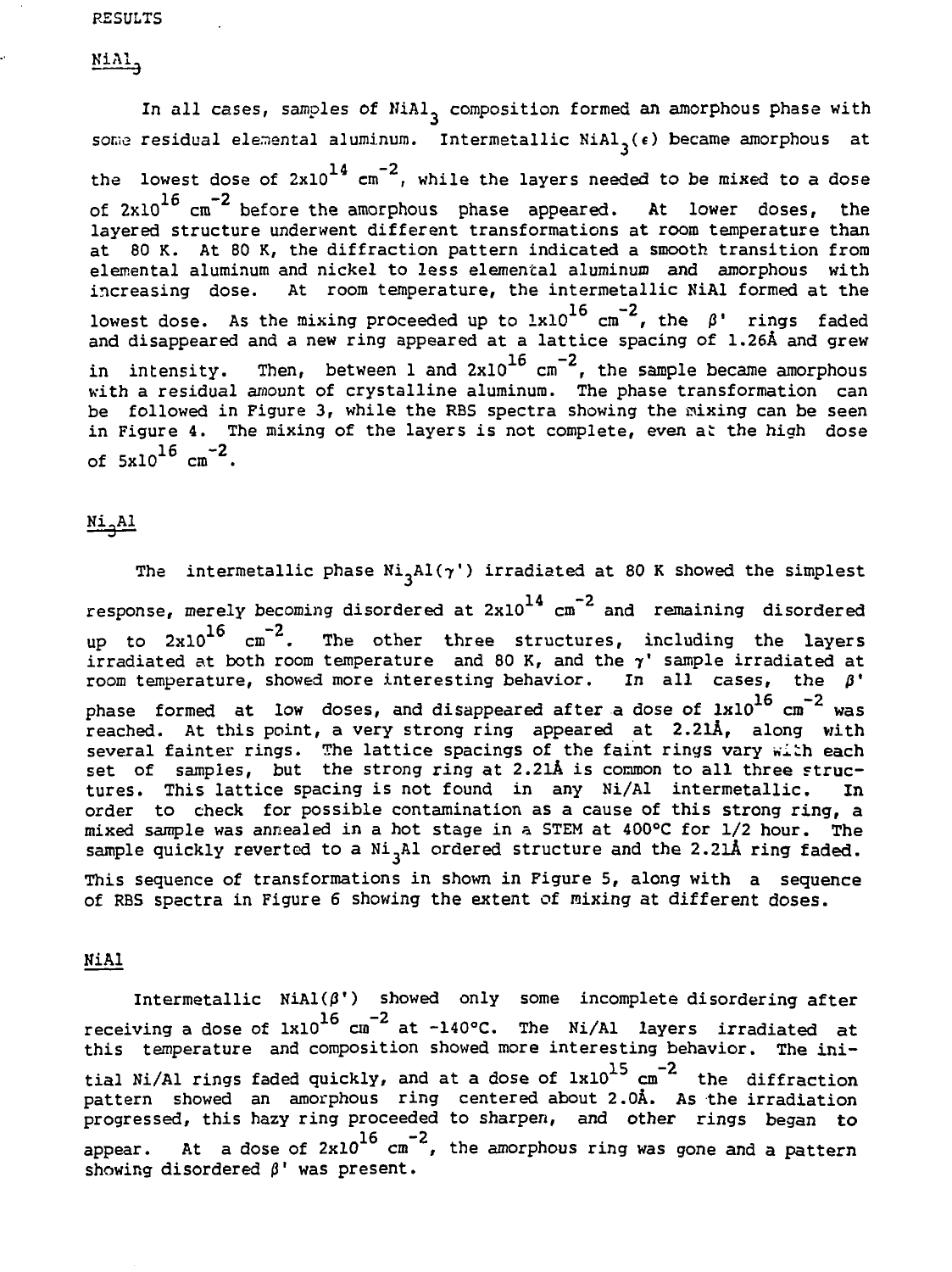

Figure 3. Micrograph and diffraction patterns from Ni-75%A1 layers irradiated at room temperature showing (clockwise from upoer left) initial., evaporated fine grained structure; Al and NiAl rings formed at  $2x10(]5)/\text{cm}^2$ ; Al rings and unknown bright ring at 1.26 A formed at  $1x10(16)/cn^2$ ; Al rings and amorphous halo formed after mixing to 5x10(16).



Figure 4. Rutherford Backscatterina spectra showing initial layered structure of Ni-75?A1 samples (left) and the same sample following mixing to a dose of  $5x10(16)$  ions/cm<sup>2</sup>. Notice that the mixing is not complete.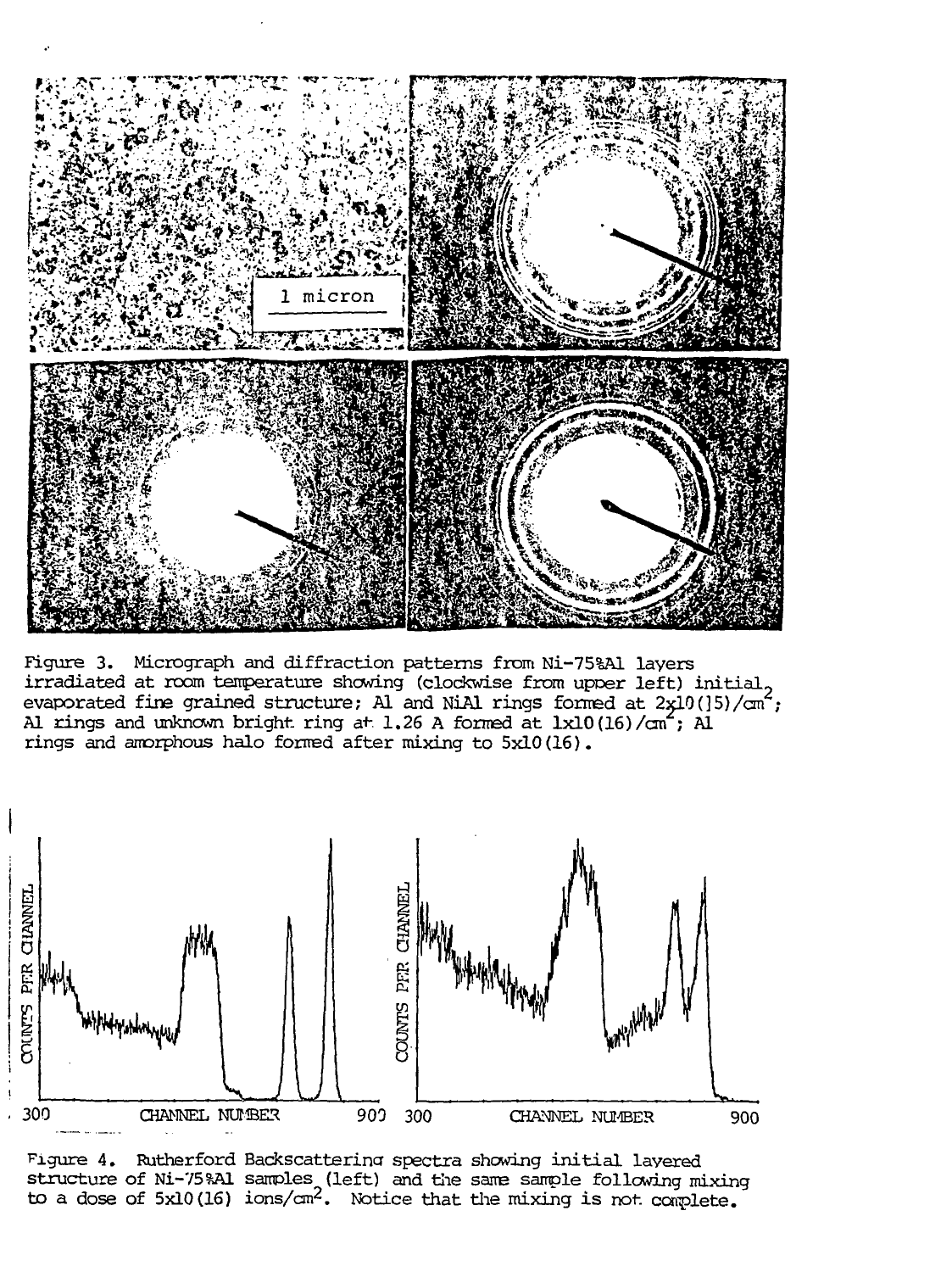

Figure 5. Sequence of diffraction patterns from Ni-25%A1 layers irradiated at room temperature showing (clockwise from upper left) Ni and NiAl rings at  $2x10(15)$  ions/cm<sup>2</sup>; Ni rings and two bright unknown rings around the Ni (111) ring at 1x10(16); Ni rings and a bright unknown ring at 2.21 A; ordered Ni3Al rings formed following annealing at 400 C for 1 hour.



Figure 6. Rutherford Backscattering spectra showing initial layered structure of Ni-25%Al samples (left) and the same sample following mixing to a dose of 2x10 (16) ions/cm<sup>2</sup> . Notice that the mixing is complete.